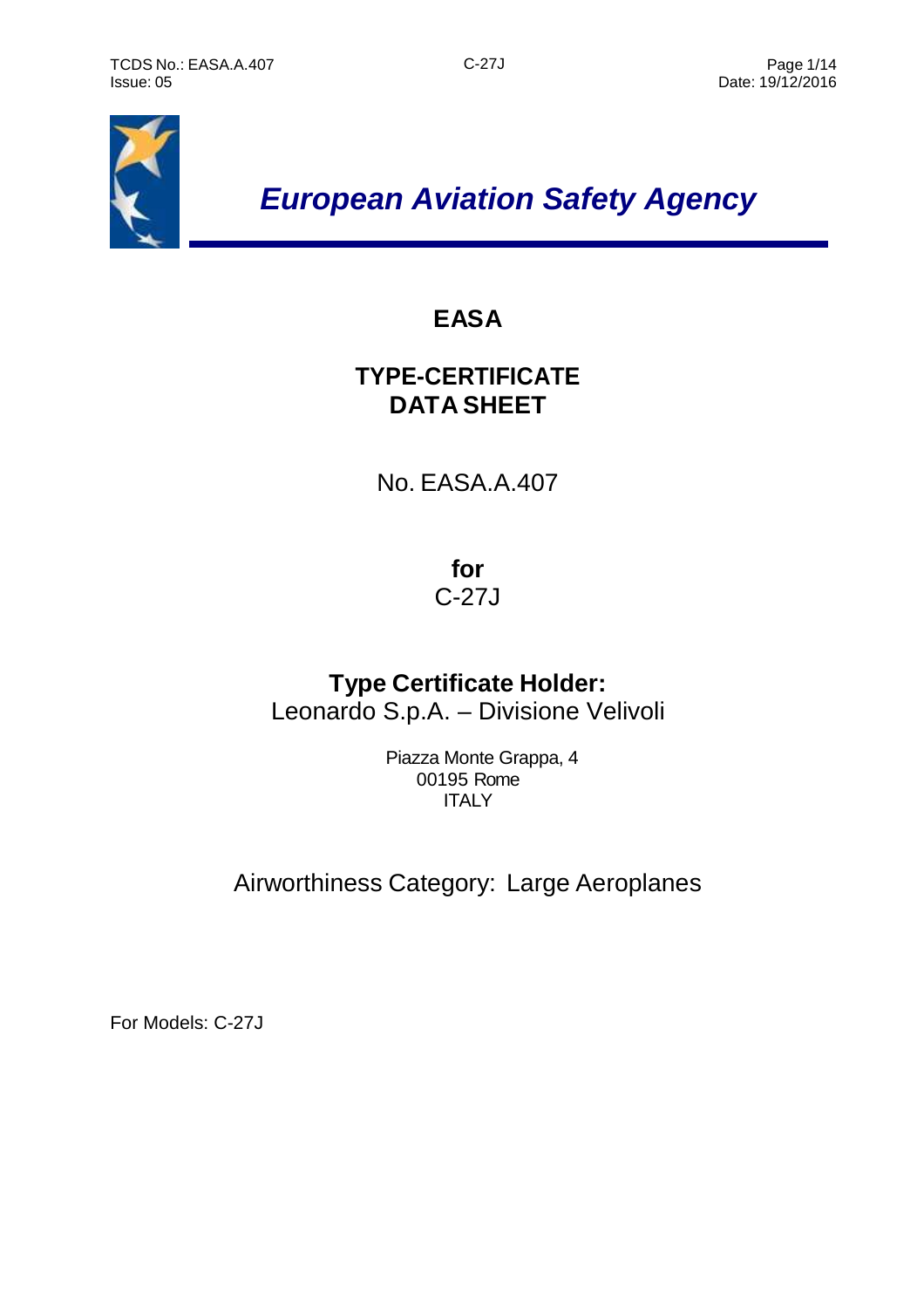Intentionally left blank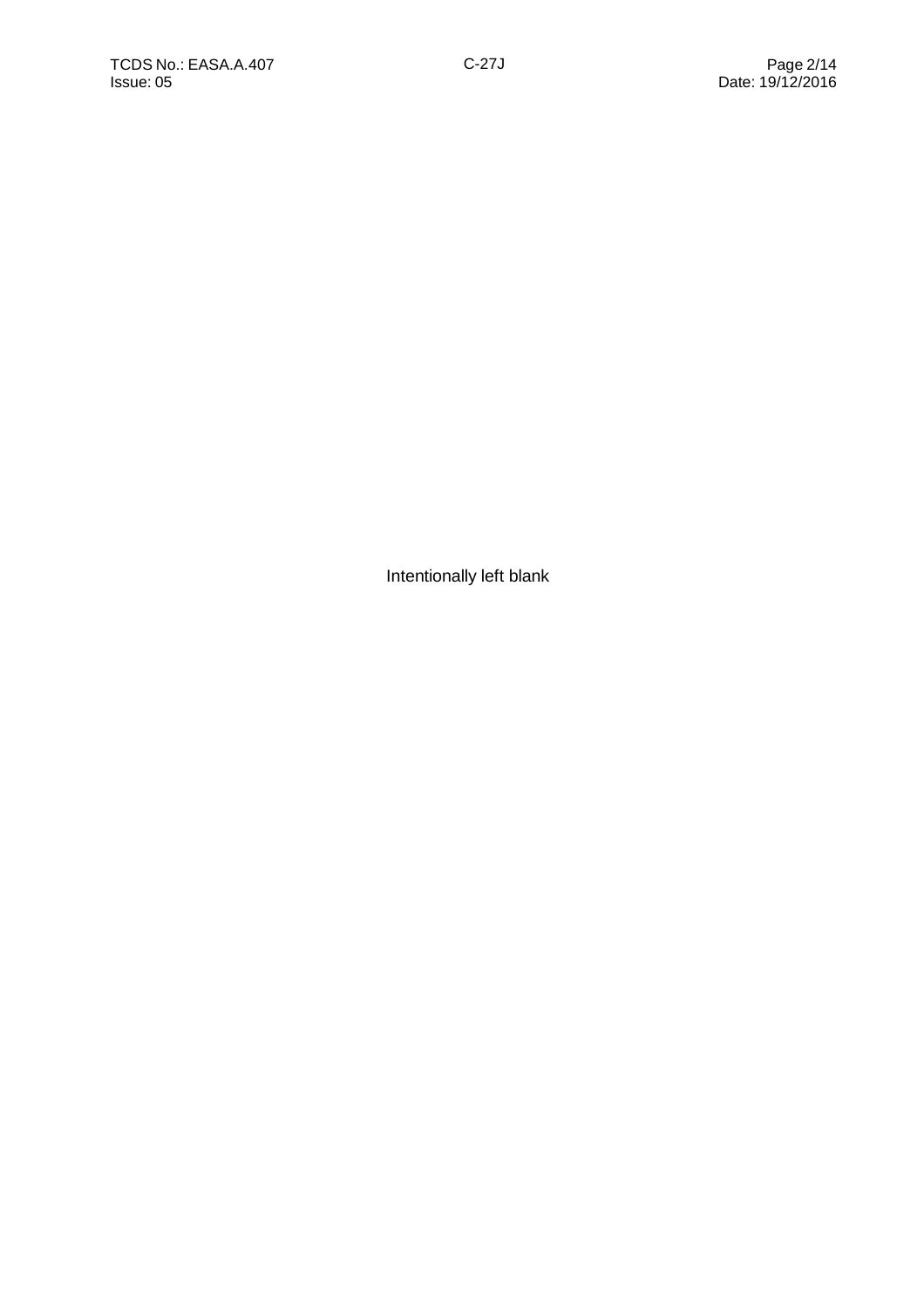## **TABLE OF CONTENT**

| <b>SECTION 1: C-27J</b>                                    | 4  |
|------------------------------------------------------------|----|
| I. General                                                 | 4  |
| <b>II. Certification Basis</b>                             | 4  |
| III. Technical Characteristics and Operational Limitations | 6  |
| IV. Operating and Service Instructions                     | 10 |
| V. Notes                                                   | 11 |
| <b>SECTION: ADMINISTRATIVE</b>                             | 13 |
| I. Acronyms and Abbreviations                              | 13 |
| II. Type Certificate Holder Record                         | 13 |
| III. Change Record                                         | 14 |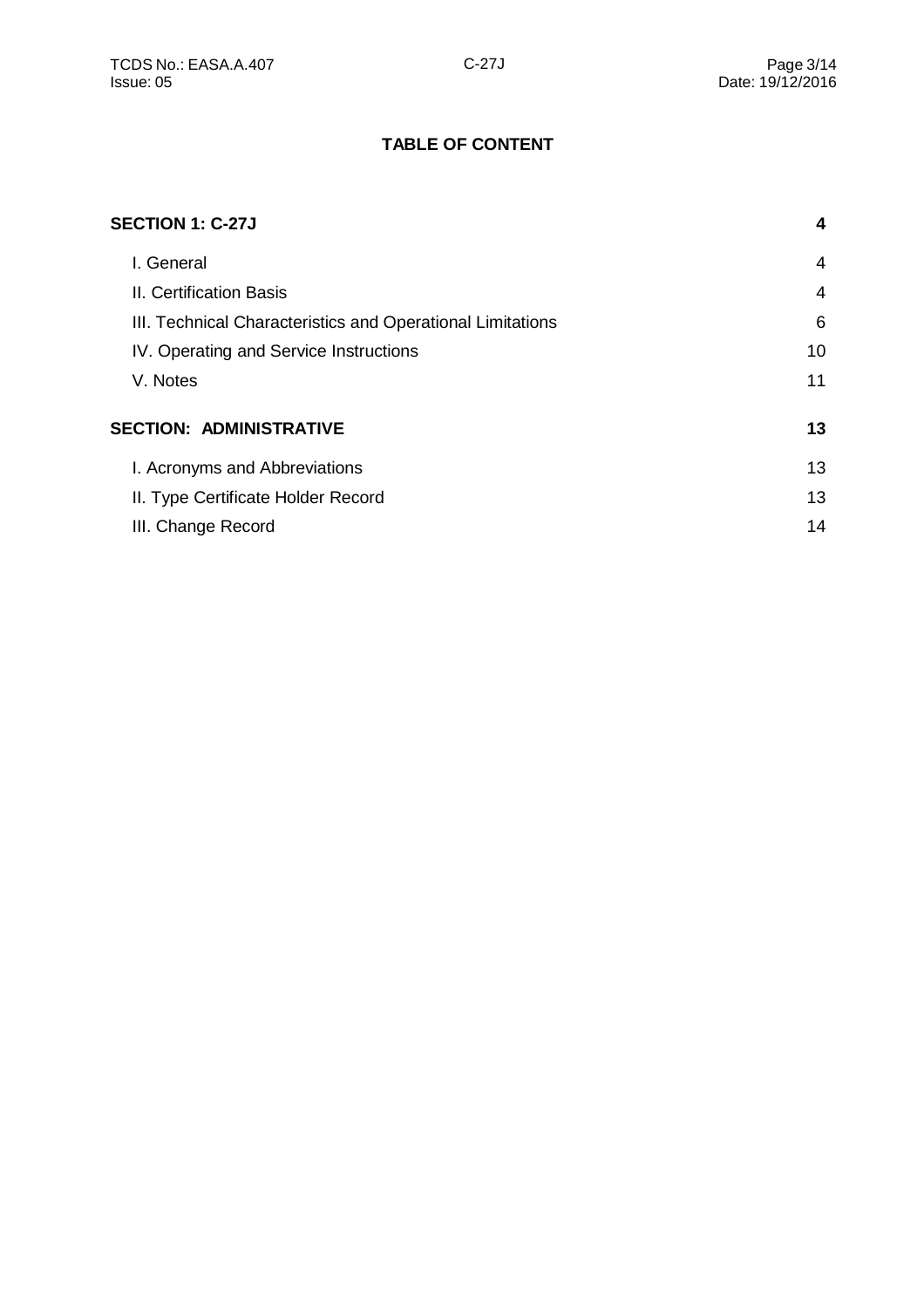## **SECTION 1: C-27J**

### I. **General**

| 1. | Type/ Model/ Variant:                    | Alenia C-27J                                                                                                                                                                                                                     |
|----|------------------------------------------|----------------------------------------------------------------------------------------------------------------------------------------------------------------------------------------------------------------------------------|
| 2. | Performance Class:                       | A                                                                                                                                                                                                                                |
| 3. | Certifying Authority:                    | EASA                                                                                                                                                                                                                             |
| 4. | Manufacturer:                            | Leonardo S.p.A. - Divisione Velivoli<br>Piazza Monte Grappa, 4<br>00195 Rome<br><b>ITALY</b>                                                                                                                                     |
| 5. | <b>EASA Validation Application Date:</b> | 02 October 1996                                                                                                                                                                                                                  |
| 6. | <b>EASA Type Validation Date:</b>        | 18 June 2001 (original issue by ENAC Italy)<br>06 December 2002 (amended issue by ENAC Italy)<br>25 September 2008 (original issue by EASA)<br>24 April 2012 (amended issue by EASA)<br>19 December 2016 (amended issue by EASA) |

## II. **Certification Basis**

1. Reference Date for determining the applicable requirements 02

October 1996

- 2. EASA Airworthiness Requirements
	- JAR 25, Large Aeroplanes, Change 14, Amendment 25/96/1 dated 19 April 1996
	- JAR 1, Definitions, Change 5 dated 15 July 1996
	- JAR AWO Change 2, effective 01 August 1996  $\bullet$

Reversions to FAR 25 amdt 35 paragraphs are applicable to C-27J:

25.783 Doors 25.805 Flight crew emergency exits 25.809 Emergency exit arrangement 25.811 Emergency exit marking 25.812 Emergency lighting 25.813 Emergency exit access.

3. Special Conditions

| SC C27J/C-01 | Interaction of Systems and Structures | CRI C-01 (NPA 25C-199) |
|--------------|---------------------------------------|------------------------|
| SC C27J/D-01 | Class E Cargo Compartments            | CRI D-01               |
| SC C27J/E-01 | <b>Propeller Reversing System</b>     | CRI E-01               |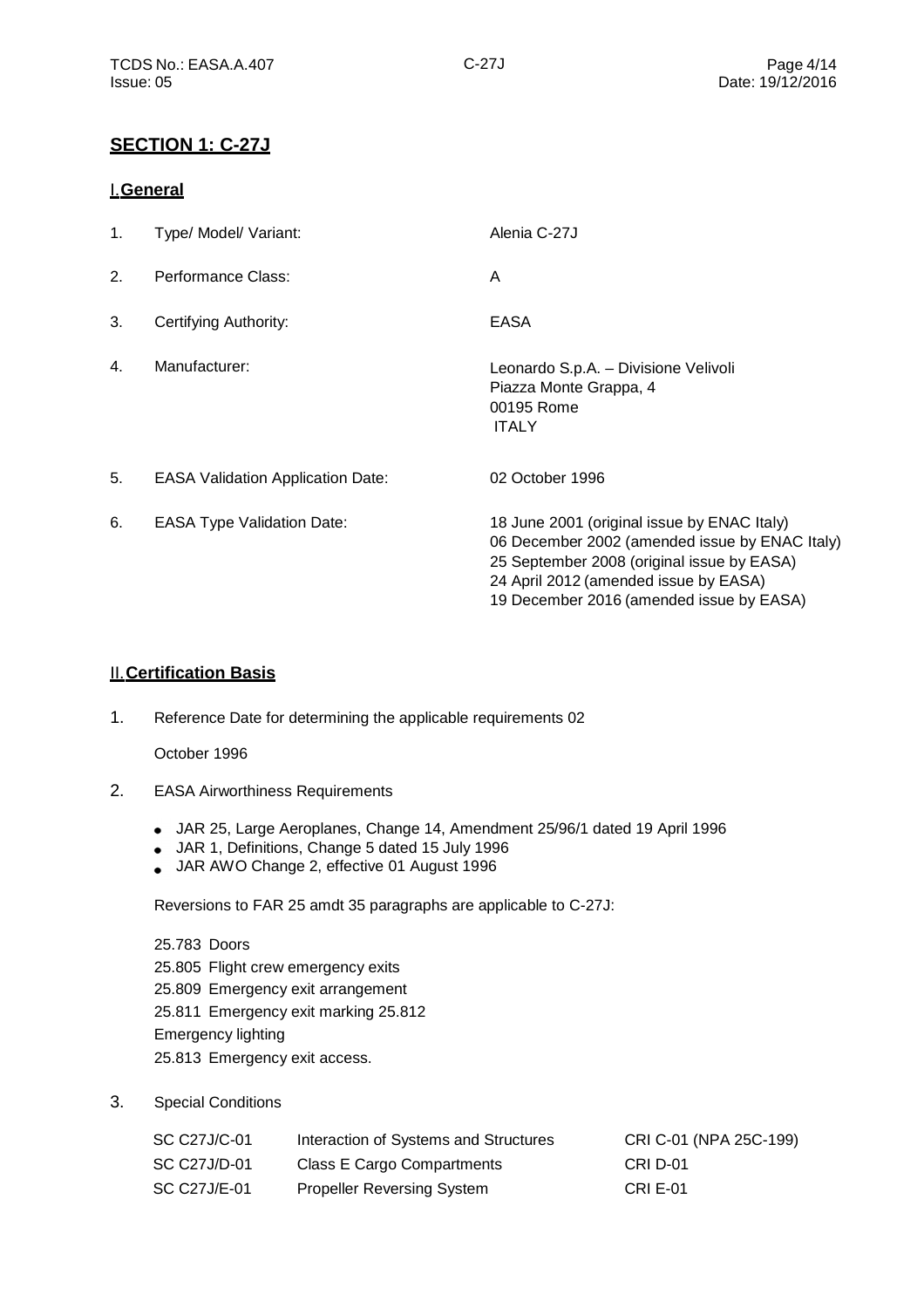| SC C27J/F-05        | Electronic Hardware Design Assurance | <b>CRI F-05</b>               |
|---------------------|--------------------------------------|-------------------------------|
| SC C27J/F-01        | Protection from Effects of HIRF      | CRI F-01 (INT/POL/25/2 lss 2) |
| <b>SC C27J/F-08</b> | Flight in Icing Conditions           | CRI F-08 (NPA 25F-219)        |
| <b>SC C27J/F-10</b> | Severe Icing Conditions              | CRI F-10 (INT/POL/25/11)      |
| SC C-27J/H-01       | Enhanced Airworthiness Programme for | <b>CRI H-01</b>               |
|                     | Aeroplane System - ICA on EWIS       |                               |

### 4. Exemptions

| JAR 25.841 (a)    | Max cabin altitude 8000 ft             | CRI D-02 |
|-------------------|----------------------------------------|----------|
| JAR 25.841 (b)(6) | Max cabin altitude warning at 10000 ft | CRI D-02 |

### 5. Equivalent Safety Findings

| JAR 25.779 (b)(2)  | Motion and effect of emergency landing gear control | <b>CRI D-03</b> |
|--------------------|-----------------------------------------------------|-----------------|
| JAR 25.791(b)      | Passenger information signs                         | <b>CRI D-04</b> |
| JAR 25.1093 (b)    | Air intake system Ice Protection                    | <b>CRI E-02</b> |
| JAR 25A.1193(e)(3) | Cowling and nacelle skin                            | <b>CRI J-02</b> |
| JAR 25.1305 (e)(1) | Torque indicator                                    | <b>CRI F-12</b> |
| JAR 25A1549        | APU Instruments-Marking and Placards                | <b>CRI J-03</b> |

## 6. Elect to Comply

The following paragraphs of FAR 25 are elected to comply:

| FAR 25.307 (a)    | Proof of structure                   | amdt | 25-87       |
|-------------------|--------------------------------------|------|-------------|
| FAR 25.631        | <b>Bird Strike Damage</b>            | amdt | 25-87       |
| FAR 25.562        | Emergency landing dynamic conditions | amdt | 25-87       |
| FAR 25.671 (c)(1) | <b>Control Systems</b>               | amdt | 25-87       |
| FAR $25.831$ (g)  | Ventilation                          | amdt | 25-87       |
| FAR 25.856 (a)    | <b>Thermal Acoustic</b>              |      | amdt 25-111 |
| FAR 25.981 (b)(d) | <b>Fuel Tank Ignition Prevention</b> |      | amdt 25-125 |

#### 7. Environmental Protection Standards

Noise:

ICAO Annex 16, Volume I, Chapter 3 See EASA Type Certificate Data Sheet for Noise (TCDSN) EASA.A.407

Fuel venting and emissions: ICAO Annex 16, Volume II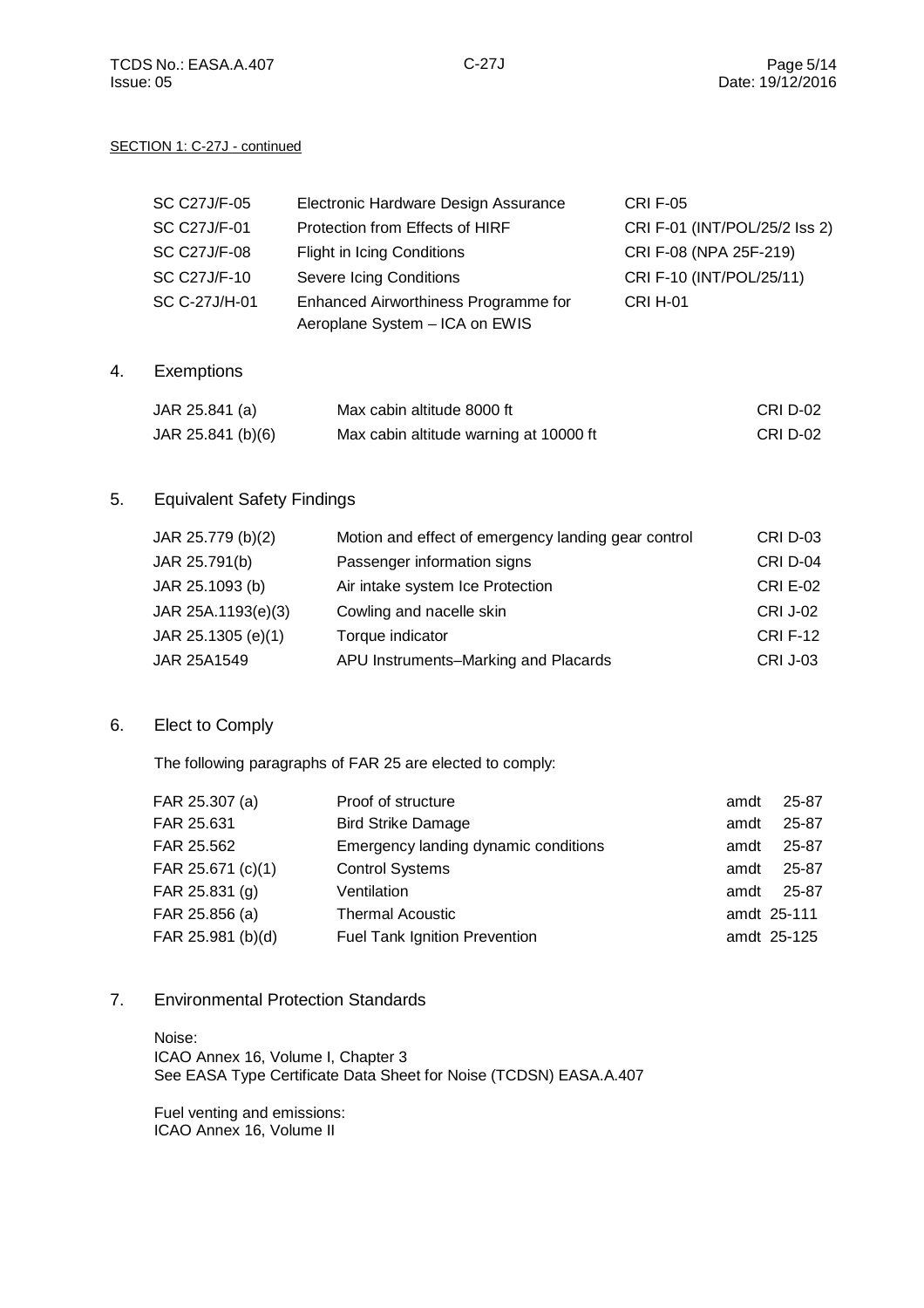#### **III. Technical Characteristics and Operational Limitations**

1. Type Design Definition

G-CONF-110/090-0100-0002-AL Issue 14 and all subsequent approved Type Design Changes listed in G-CONF-110/090-0100-0008-AL.

2. Description

Large Aeroplane - Twin Turbopropeller for Cargo Transport

3. Equipment

The equipment required by the applicable requirements shall be installed. The equipment are listed in G-CONF-110/090-0100-0016-AL Issue 1 and in all subsequent approved Type Design Changes.

#### 4. Dimensions

| Length: | 22700.0 mm |
|---------|------------|
| Width:  | 28700.0 mm |
| Height: | 9646.4 mm  |

#### 5. Engines

Two (2) Allison/Rolls Royce AE2100D2A Engine

#### Limits:

| Engine data sheet  | Power<br>[SHP] | Torque<br>$m \times$ daN [ft x lb] | MGT<br>$\lceil$ °C] | $Np(*)$<br>[%] | $Ng(*)$<br>[%] |
|--------------------|----------------|------------------------------------|---------------------|----------------|----------------|
| Take-off (5 min.)  | 4637           | 234.9 (1732)                       | 852                 | 101            | 101            |
| Maximum continuous | 4637           | 234.9 (1732)                       | 833                 | 101            | 101            |
| Transient          | $\,$           | 262.1 (1933)                       |                     | 114            | 102            |

(\*)  $100\% = 14267$  revolutions per minute [r.p.m.]

 $(**)$  100% = 15265 revolutions per minute  $[r.p.m.]$ 

Other engine limitations: see Engine Type Certificate Data Sheet EASA.IM.E.040.

#### 6. Auxiliary Power Unit

#### HAMILTON SUNSTRAND T-62T-46C16 APS 1000

#### APU limitations:

|                    | <b>RPM (%)</b> | T (°C)                                                                |
|--------------------|----------------|-----------------------------------------------------------------------|
| Maximum continuous | 105            | 718                                                                   |
| Transient          |                | 718 <t<788 (max.="" 3="" sec.)<br="">T&gt;788 (max. 0.5 sec.)</t<788> |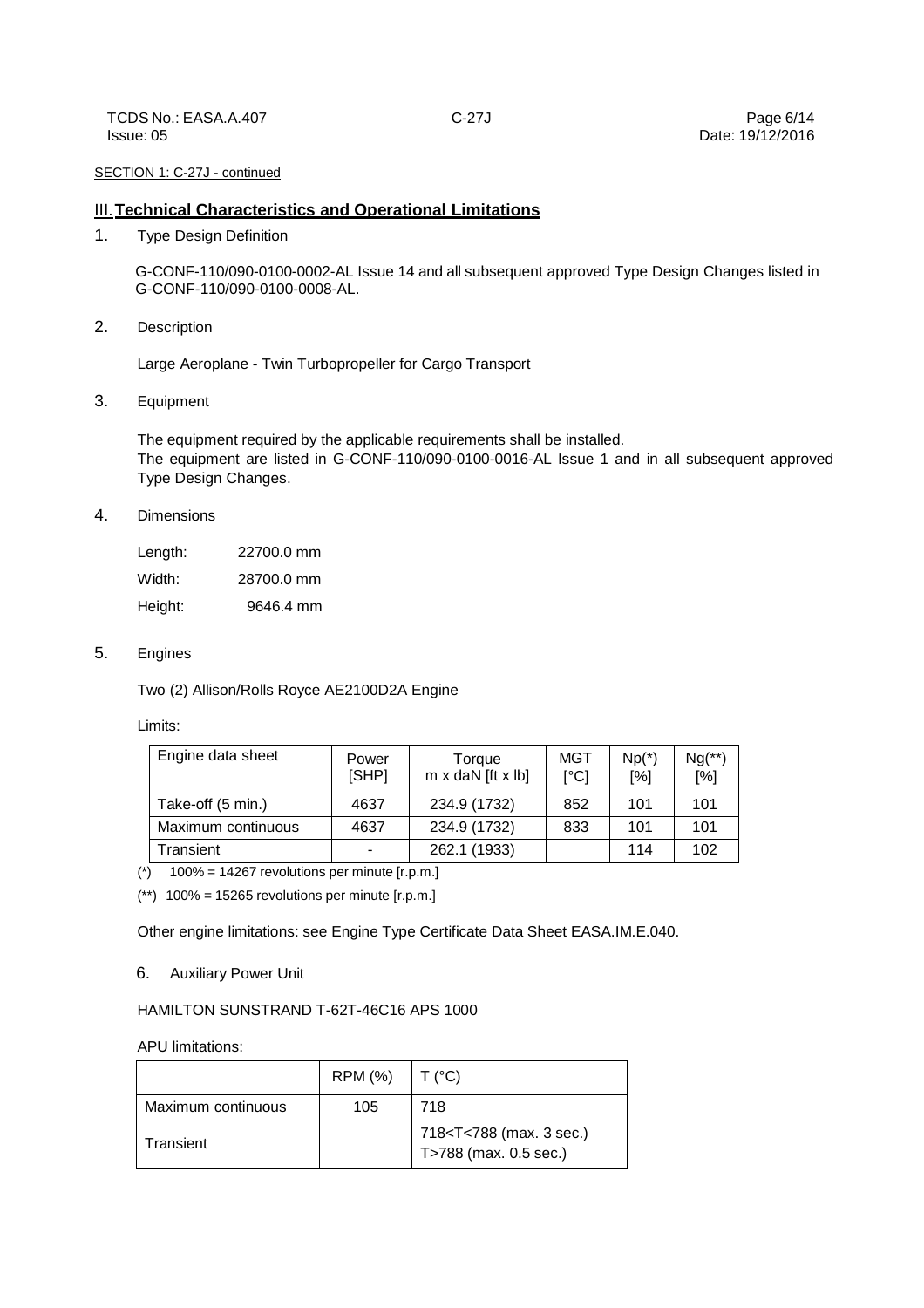7. Propellers

Number and type: Two (2) – DOWTY PROPELLER R 391/6-132-F/10

Blades: Six (6) – composite material Diameter: 4115 mm (162 inches) Minimum propeller pitch angle in flight range: 15° (software), 13° (mechanical) Minimum propeller pitch angle in ground range: -17° Feathered propeller pitch angle: 89°

Propeller limitations: See Propeller Type Certificate Data Sheet EASA.P.087.

8. Fluids (Fuel, Oil, Additives, Hydraulics)

The fuel is compliant to the following specifications: MIL-

- T-5624, JP-5
- MIL-T-83133, JP-8
- ASTM D-1655, JET A o JET A1

(see also AFM manual)

#### 9. Fluid Capacities

Fuel: Two fuel tanks integrated in each wing with an overall capacity of 12000 litres. Fuel available for combustion 11768 litres (see AFM).

- Engine oil: Two tanks with a capacity of 34 litres.
- APU oil: One tank with a capacity of 4.73 litres.

#### 10. Airspeed Limits

| <b>VMO</b> | From sea level to 18400 ft                                        | <b>260 KCAS</b> |
|------------|-------------------------------------------------------------------|-----------------|
|            | With linear variation from 18400 ft to 30000 ft                   | <b>203 KCAS</b> |
| <b>MMO</b> | From 18400 ft to 30000 ft                                         | $0.55$ Mach     |
| VMCA       | Minimum control speed in air                                      | <b>105 KCAS</b> |
| VMCG       | Minimum control speed on the ground                               | 90 Kts          |
| VLO        | Landing gear maximum operating speed                              | <b>155 KCAS</b> |
| <b>VLE</b> | Extracted Landing gear maximum operating speed<br><b>200 KCAS</b> |                 |
| VFE.       | Maximum speed FLAPS 1                                             | <b>180 KCAS</b> |
|            | Maximum speed FLAPS 2                                             | <b>170 KCAS</b> |
|            | Maximum speed FLAPS Full                                          | <b>155 KCAS</b> |
| VA         | Manoeuvre speed at 30500 Kg (67240 lbs)                           | <b>199 KCAS</b> |
|            | Manoeuvre speed at 26000 Kg (57320 lbs)                           | 183 KCAS        |
|            | Manoeuvre speed at 22350 Kg (49273 lbs)                           | <b>170 KCAS</b> |
| VRA        | Maximum control speed in air                                      | <b>212 KCAS</b> |
|            | from 15000 ft to 30000 ft                                         | $0.423$ Mach    |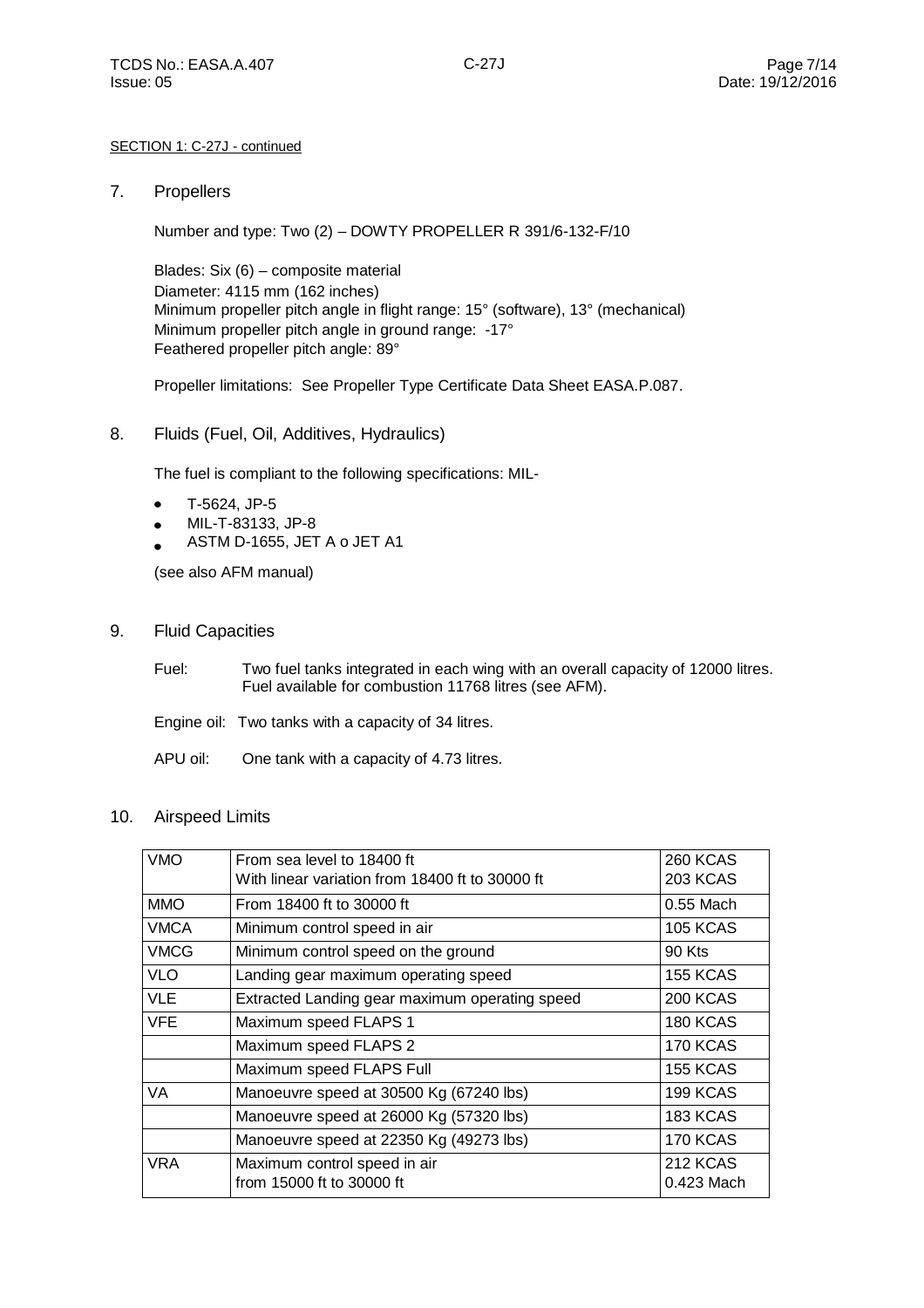11. Flight Envelope

Refer to approved AFM.

- 12. Operating Limitations
	- 12.1 Approved Operations

Maximum operating altitude: 30000 ft. All

Weather Capabilities:

- VFR, IFR and Precision Approach ILS Cat. 1 (IFR operations in oceanic and remote areas where only one HF communication system is required)
- Flight in known Icing Conditions
- 12.2 Other Limitations

Refer to approved AFM.

#### 13. Maximum Certified Masses

| Taxi and ramp: | 30700 Kg (67681 lbs) |
|----------------|----------------------|
| Take-off:      | 30500 Kg (67240 lbs) |
| Landing:       | 27500 Kg (60626 lbs) |
| Zero fuel:     | 26500 Kg (58422 lbs) |

14. Centre of Gravity Range

Forward centre of gravity limitations during flight 18% CMA for a weight until 22000 Kg. Linear variation at 23.3 % CMA until 30500 Kg.

Forward centre of gravity limitations during take off 20% CMA for a weight up to 23240 Kg. Linear variation at 24.3 % CMA until 30500 Kg.

Backward centre of gravity limitations. Backward centre of gravity limitations during flight and take off:

From 30 % CMA to 33% CMA for a weight from 18900 Kg to 24000 Kg 33 % CMA a weight from 24000 Kg to 30500 Kg.

15. Datum

Centre line normal plane positioned 653 mm forward to aircraft nose.

#### 16. Mean Aerodynamic Chord (MAC)

Leading edge of MAC positioned 8903 mm aft to datum plane.

#### 17. Levelling Means

Mount points of A/C floor positioned at frame No. 20 on right side (10000 mm from datum).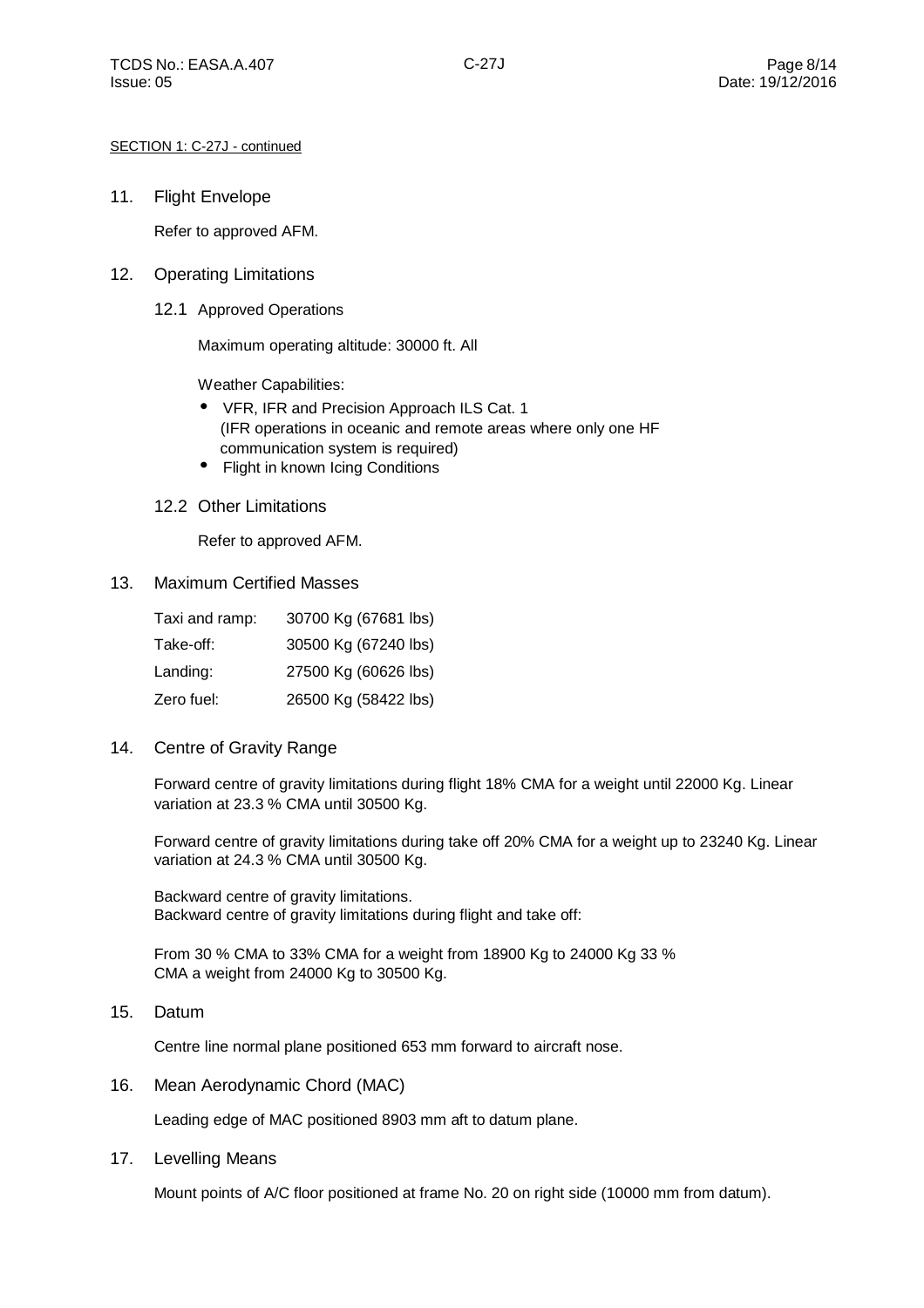18. Minimum Flight Crew

Two (2): pilot and co-pilot.

19. Maximum Seating Capacity

Three (3): pilot, co-pilot and observer.

## 20. Baggage/Cargo Compartment

Loading limitations referred to datum distances and measured in millimetres are:

| $5355 - 9145$   | 1500 Kg/m and | 600 Kg/m2        |
|-----------------|---------------|------------------|
| $9145 - 10015$  | 2500 Kg/m and | 1000 Kg/m2       |
| $10015 - 11175$ | 2500 Kg/m and | 1000 Kg/m2       |
| $11175 - 12195$ | 2500 Kg/m and | 1000 Kg/m2       |
| 12195 - 13945   | 1500 Kg/m and | 600 Kg/m2        |
| 13945 - 15905   | 1000 Kg/m and | 400 Kg/m2 (ramp) |

## 21. Wheels and Tyres

|             | Wheel        | Tyre     |
|-------------|--------------|----------|
| Main        | 5014039 REVB | 393F83-1 |
| <b>Nose</b> | 5014041      | 110T03-1 |

#### 22. Hydraulics

| Oil specification:            | MIL-L-23699 |
|-------------------------------|-------------|
| Engine and APU specification: | MIL-L-7808  |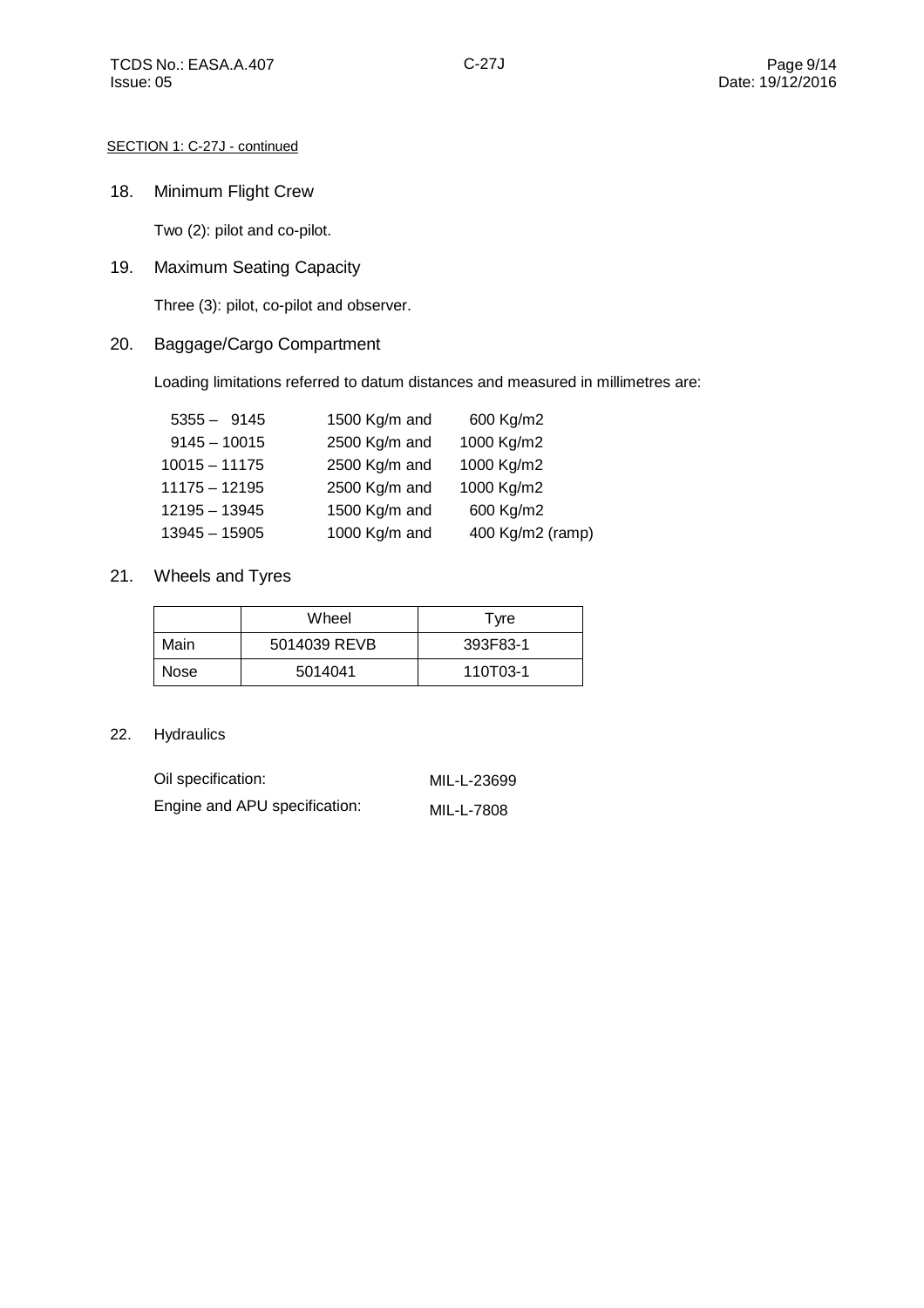## IV. **Operating and Service Instructions**

1. Flight Manual:

ALN-AFM-1C-27J-1 and all subsequent approved supplements and changes.

AFM-1C-27J-JCA-1 and all subsequent approved supplements and changes for C-27J JCA variant (see par. V, note 1).

2. Maintenance Manual:

ALN-AMM-1C-27J-6 and all subsequent approved supplements and changes.

3. Mandatory airworthiness limitations:

G-CONF-110/090-0100-0017-AL issue 2 and all subsequent approved supplements and changes.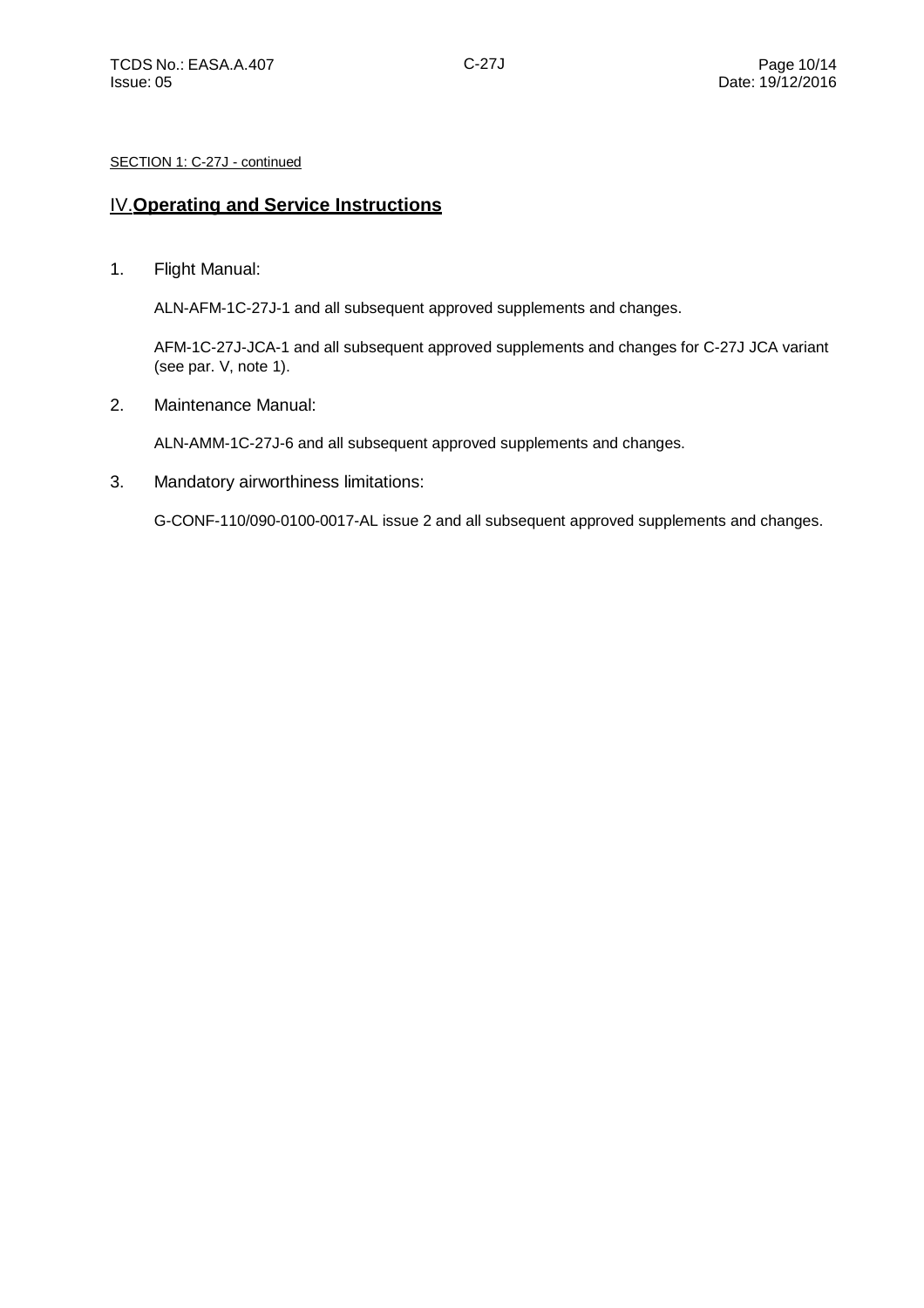## V. **Notes**

## NOTE 1: C-27J JCA VARIANT

The variant of C-27J which fully conforms with Type Design "G-CONF-110/090-0100-0002-AL Issue 14" has been identified as "C-27J JCA".

The Type Design Changes peculiar for C-27J JCA variant are listed in table 1 and 2.

The design changes listed in table 1 cannot be implemented without the implementation of the design change Avionics Improvement.

| Title                                                                         | Design Change No.    |
|-------------------------------------------------------------------------------|----------------------|
| Beta Lock-out                                                                 | MOD 22456 (RMA 1441) |
| Inhibition of Steep Descent Activation and engine beta range dedicated lights | MOD 22455 (RMA 1440) |
| Doors System Modification                                                     | MOD 22452 (RMA 1468) |

Table 1

| Title (Avionics Improvement Modifications)                               | Design Change No.    |
|--------------------------------------------------------------------------|----------------------|
| <b>BLOS SATCOM INMARSAT</b>                                              | MOD 22325 (RMA 1248) |
| Add an Enhanced Terrain Awareness and Warning System (TAWS)              | MOD 22331 (RMA 1260) |
| <b>EGPWS External Strapping Data for Military Functions deactivation</b> | MOD 22451 (RMA 1458) |
| Audio Control System for JCA configuration                               | MOD 22336 (RMA 1280) |
| Emergency Locator Transmitter (ELT) for JCA configuration                | MOD 22330 (RMA 1259) |
| Communications Management Unit (CMU)                                     | MOD 22327 (RMA 1251) |
| HF Substitution and 2° HF removal                                        | MOD 22324 (RMA 1247) |
| IFF Mode S Enhanced Surveillance (EHS) Configuration Change for JCA      | MOD 22326 (RMA 1250) |
| Dual Flight Management System (FMS) for JCA configuration                | MOD 22332 (RMA 1261) |
| Throttle Quadrant with Autothrottle capability                           | MOD 22025 (RMA 0853) |
| Autopilot with Autothrottle Capability                                   | MOD 22030 (RMA 0861) |
| V/UHF Substitution and provide DAMA capability                           | MOD 22323 (RMA 1246) |
| VHF Radio System for Civil Configuration                                 | MOD 22449 (RMA 1456) |
| Embedded GPS Inertial (EGI) with SAASM and PPS                           | MOD 22341 (RMA 1252) |
| Autoflight System Improvement                                            | MOD 22130 (RMA 1003) |
| Autoflight with VNAV capability                                          | MOD 22328 (RMA 1253) |
| To Disable VNAV Capability for Civil Certification                       | MOD 22479 (RMA 1498) |
| Replacement of Obsolete Avionics Equipment for Civil Configuration       | MOD 22453 (RMA 1487) |
| SAMU peculiar JCA                                                        | MOD 22481 (RMA 1510) |
| Avionic Software Updating for JCA Configuration                          | MOD 22482 (RMA 1511) |
| <b>MCDU Configuration Upgrading</b>                                      | MOD 22484 (RMA 1514) |
| Avionics CSCI Software Updating for Civil Certification                  | MOD 22454 (RMA 1488) |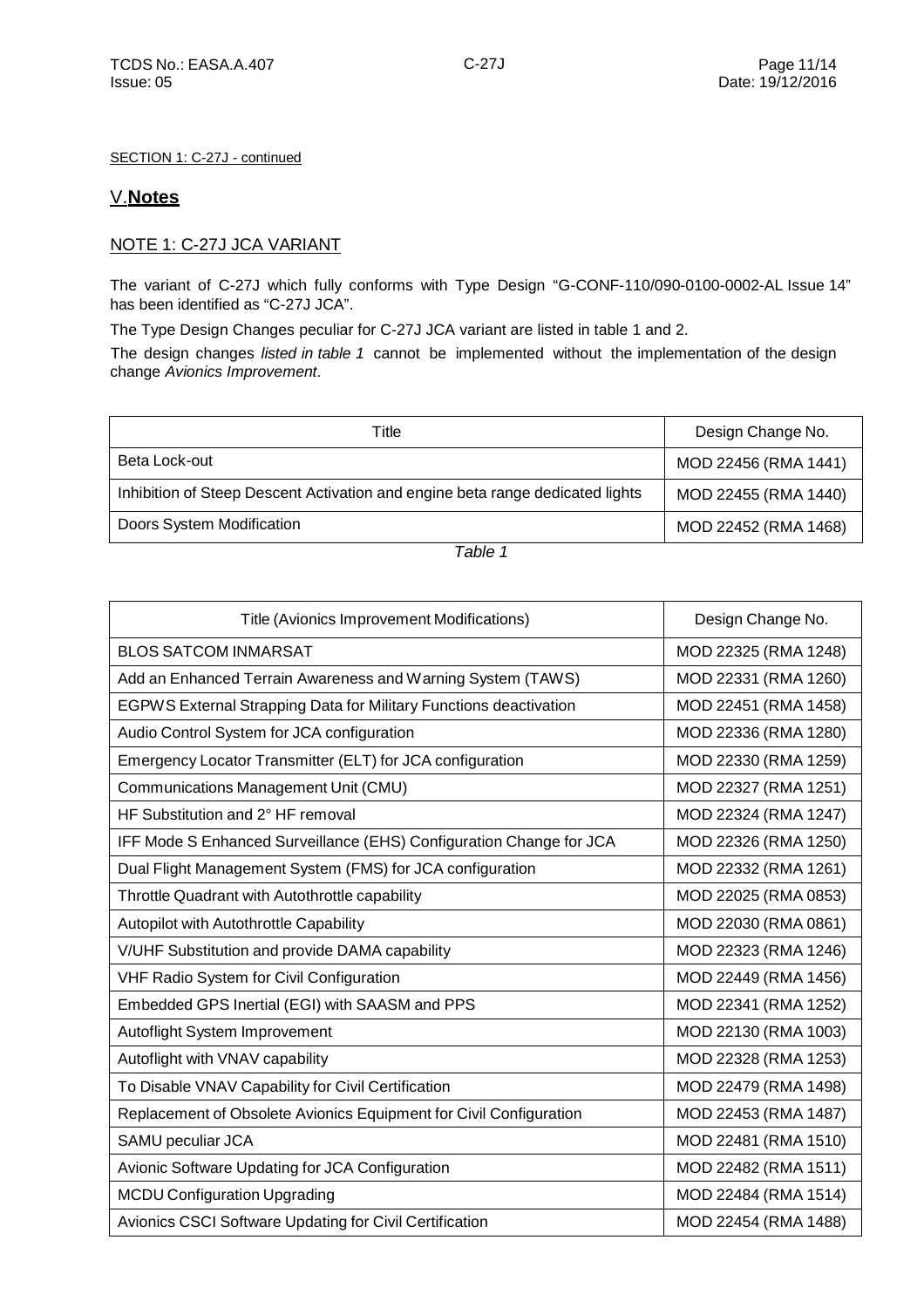| Title (Avionics Improvement Modifications)                                                             | Design Change No.    |  |
|--------------------------------------------------------------------------------------------------------|----------------------|--|
| Avionic Integration System Updating for JCA Peculiar Configuration                                     | MOD 22333 (RMA 1262) |  |
| Avionic System Integration Mission computer CSCI OFP updating for JCA                                  | MOD 22499 (RMA 1551) |  |
| CNI-SP CSCI OFP Updating for JCA Configuration                                                         | MOD 22500 (RMA 1552) |  |
| Mission Computer OFP, CNI-SP OFP, MCDU, EGI SW, ASD, DA/FD SW<br>Updating (FQT4) for JCA Configuration | MOD 22556 (RMA 1593) |  |
| Control Panel Modification for Civil Application                                                       | MOD 22584 (RMA 1634) |  |
| ASE Provision for MIBA Configuration                                                                   | MOD 22407 (RMA 1254) |  |
| Joint Cargo Aircraft (JCA) Electrical Integration                                                      | MOD 22267 (RMA 1258) |  |
| Electrical Integration Requirements for Civil Certification                                            | MOD 22599 (RMA 1632) |  |
| Stall Warning Modification for Civil Application                                                       | MOD 22630 (RMA 1692) |  |
| Replacement of Obsolete MCDU Avionics Equipment for JCA Configuration                                  | MOD 22640 (RMA 1694) |  |
| Deactivation of GPS receivers for civil application                                                    | MOD 22691 (RMA 1721) |  |
| Reactivation of GPS Receivers for Civil Application                                                    | MOD 22762 (RMA 1803) |  |
| <b>EGI GPS Trimble Software Updating</b>                                                               | MOD 27708 (RMA 1720) |  |

*Table 2*

### NOTE 2: CERTIFICATION BASIS OF TYPE DESIGN CHANGES PECULIAR FOR C-27J JCA VARIANT

In addition to the C-27J Certification Basis, the following amendments of Airworthiness Requirements, Special Conditions and Elect to Comply are applicable for Type Design Changes peculiar for C-27J JCA variant:

EASA Certification Basis:

No reversions to FAR 25 amdt. 35 paragraphs are still applicable.

Special Condition:

| <b>SC C27J/F18</b> | Electronic Hardware Design Assurance                                   | <b>CRI F-18</b> |
|--------------------|------------------------------------------------------------------------|-----------------|
| Elect to comply:   |                                                                        |                 |
| CS 25.1155         | Reverse thrust and propeller pitch settings<br>below the flight regime | amdt 5          |

#### NOTE 3: Eligibility for an EASA Certificate of Airworthiness

Military configured C-27J airplanes could be eligible for an EASA civil certificate of airworthiness if originally delivered by the manufacturer with a relevant EASA Form 52 that references the EASA approved type design with identified deviations; these deviations must be rectified before such airplane will be eligible for an EASA civil certificate of airworthiness in accordance with Alenia SB- C27J-00-A001.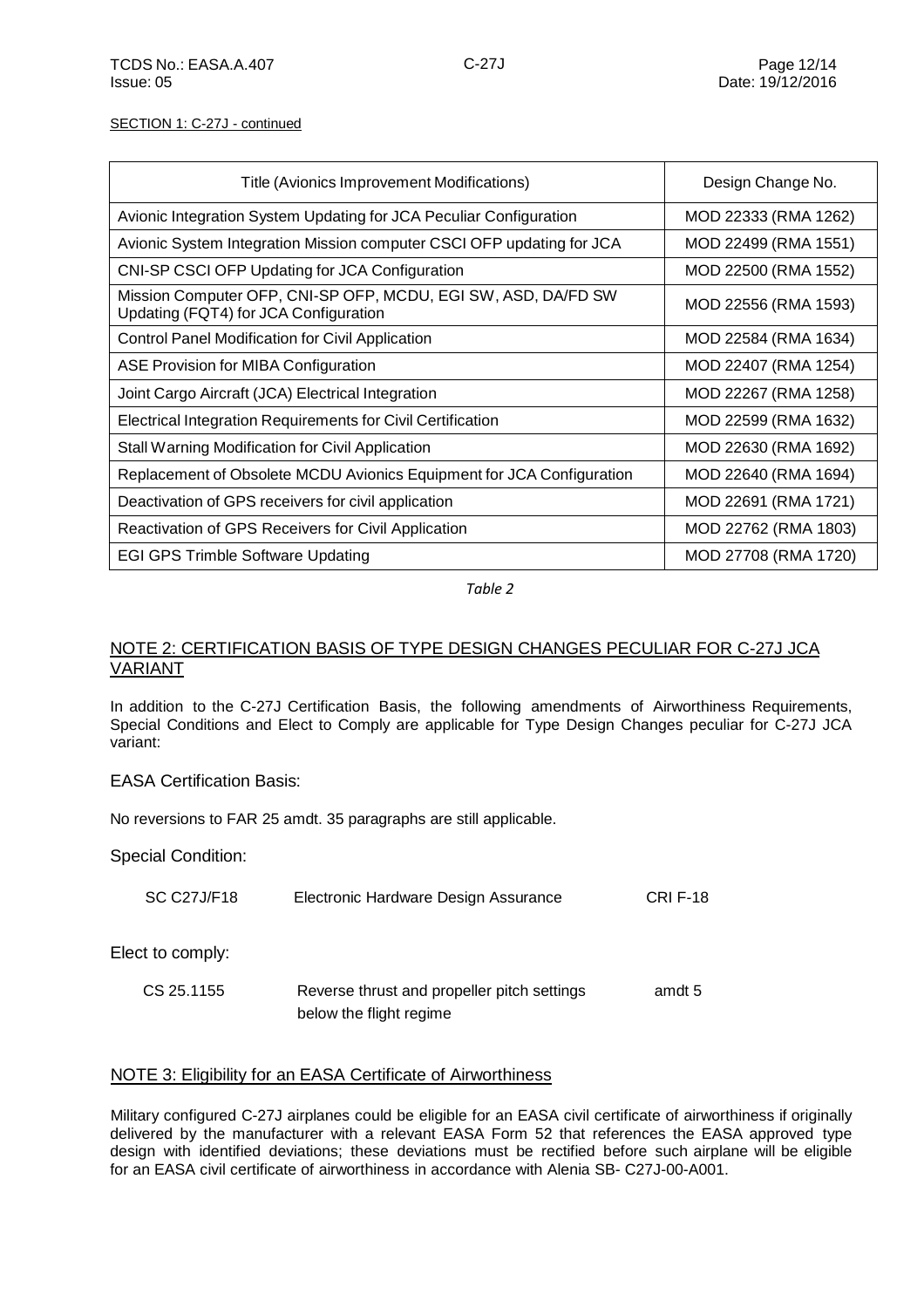## **SECTION: ADMINISTRATIVE**

Starting with Issue 2.0

## I.**Acronyms and Abbreviations**

| A/C          | Aircraft                                         |
|--------------|--------------------------------------------------|
| <b>AFM</b>   | Airplane Flight Manual                           |
| <b>APU</b>   | <b>Auxiliary Power Unit</b>                      |
| <b>AWO</b>   | All Weather Operations                           |
| <b>EASA</b>  | <b>European Aviation Safety Agency</b>           |
| <b>ENAC</b>  | Ente Nazionale Per l'Aviazione Civile            |
| <b>EWIS</b>  | <b>Enhanced Wiring Interconnection System</b>    |
| <b>FAR</b>   | <b>Federal Aviation Regulation</b>               |
| <b>HIRF</b>  | <b>High Intensity Radiated Field</b>             |
| ΗF           | Human Factors                                    |
| <b>ICA</b>   | Instructions for Continued Airworthiness         |
| <b>ICAO</b>  | <b>International Civil Aviation Organization</b> |
| <b>IFR</b>   | <b>Instrument Flight Rules</b>                   |
| <b>JAA</b>   | <b>Joint Aviation Authorities</b>                |
| <b>JAR</b>   | <b>Joint Aviation Requirements</b>               |
| <b>SB</b>    | Service Bulletin                                 |
| <b>SC</b>    | <b>Special Condition</b>                         |
| <b>TC</b>    | <b>Type Certificate</b>                          |
| <b>TCDS</b>  | <b>Type Certificate Data Sheet</b>               |
| <b>TCDSN</b> | Type Certificate Data Sheet for Noise            |
| <b>VFR</b>   | <b>Visual Flight Rules</b>                       |

## II. **Type Certificate Holder Record**

Since 15 July 2016

Leonardo S.p.A. Piazza Monte Grappa, 4 00195 Rome – ITALY

31 July 2014 – 14 July 2016

Alenia Aermacchi S.p.A. Piazza Monte Grappa, 4 00195 Rome – ITALY

24 April 2012 – 30 July 2014

Alenia Aermacchi S.p.A. Via Ing. Paolo Foresio 1 21040 Venegono Superiore VA ITALY

18 June 2001 – 24 April 2012

Alenia Aeronautica, Viale dell'Aeronautica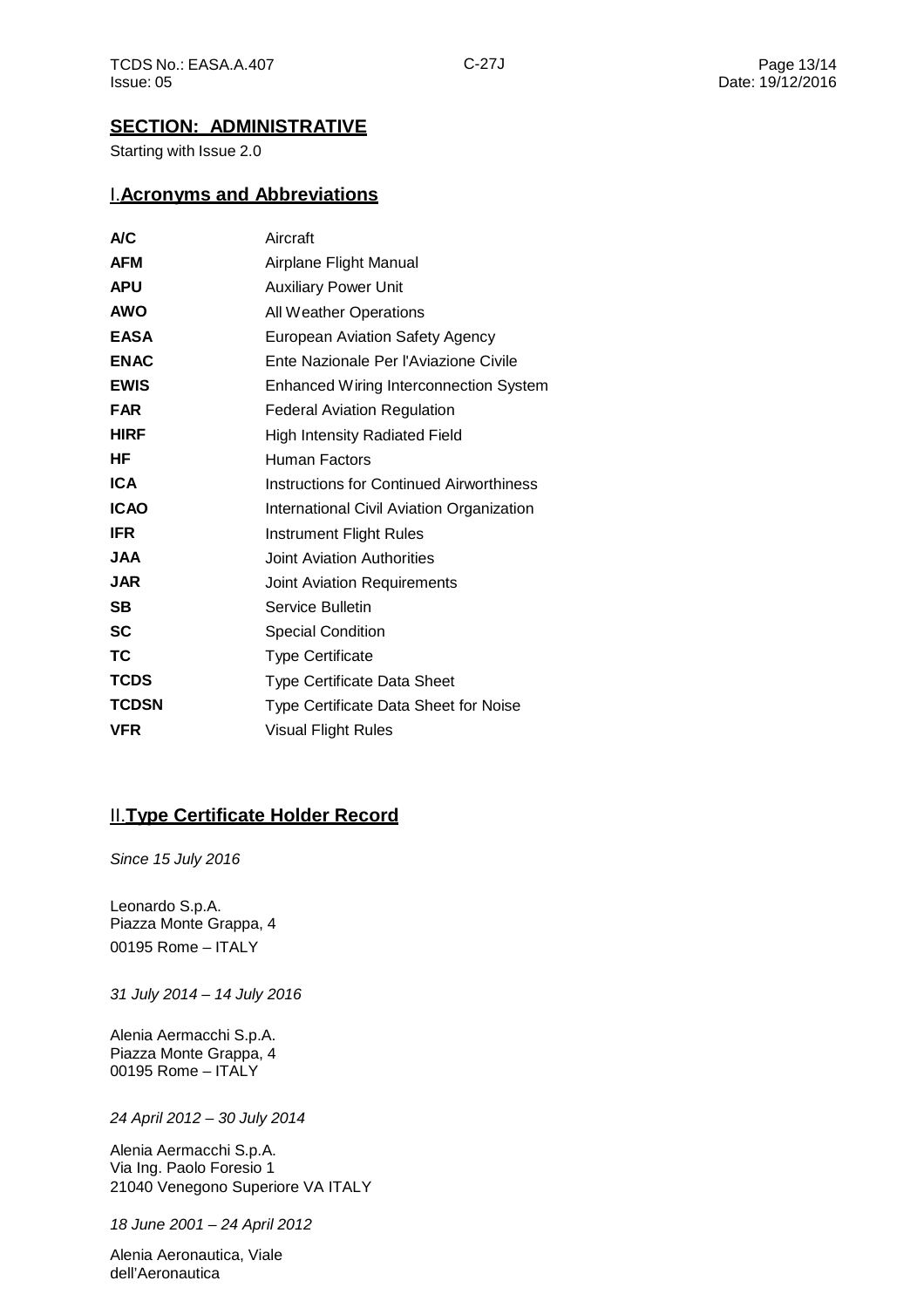TCDS No.: EASA.A.407 Issue: 05 Pomigliano D'Arco 80038 Naples ITALY